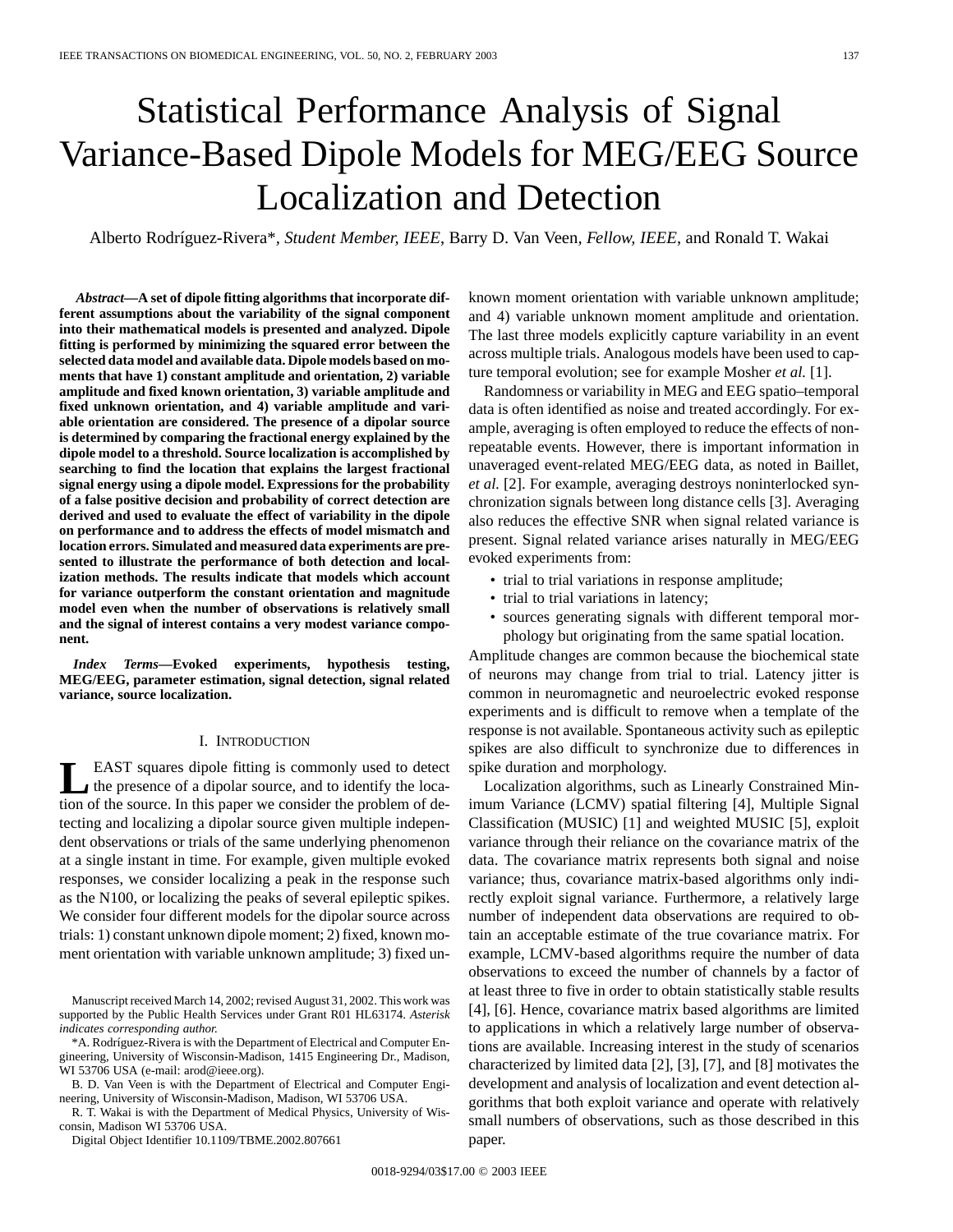Dipole fitting is accomplished by choosing the model parameters to minimize the squared error between the dipole model and the data. The fractional energy explained by the model defines a goodness of fit metric that is used for detecting the presence of a source and localizing the source. A statistical analysis of the goodness of fit metric is presented in this paper to guide the selection of a threshold for determining whether the dipole model is appropriate, to determine the likelihood of correctly identifying an actual dipole, and to analyze the effects of location errors and model mismatch. The performance depends on the dimensional parameters of the problem, a signal to noise ratio that is defined in terms of the second moment of the signal, and a loss factor associated with location error and model mismatch. Detection and localization performance is verified using simulated and epileptic spike data. We conclude that dipole models based on variability generally offer much better performance than the constant dipole moment model, even when the actual signal variability is very small.

The paper is structured in the following manner. Section II presents the mathematical models and goodness of fit metrics for each dipole fitting algorithm. In Section III we derive the test statistics for the performance metrics, obtain their probability density functions, and derive expressions for the probability of false positive decisions and the probability of correctly detecting a source. We also analyze the effect of using the wrong model and two metrics of localization performance. Section IV presents several examples to demonstrate the effectiveness of the approach followed by comments and conclusions.

Lower- and upper-case bold face symbols represent column vectors and matrices while superscript  $t$  and  $-1$  denote matrix transpose and inverse, respectively. The trace of a matrix  $A$  is written as  $\text{tr}\{\mathbf{A}\}\$ and the symbol  $\mathbf{I}_p$  denotes the  $p \times p$  identity matrix.

## II. DIPOLE FITTING ALGORITHMS

The detection and source localization algorithms discussed in this paper are based on mathematical models that relate the underlying neural activity to the distribution of the electromagnetic field strength or electric field potentials measured outside the human body. This section develops these models and provides the basic performance structure by which the proposed algorithms are judged. We assume biomagnetic data throughout the paper, although the analysis and conclusions are directly applicable to bioelectric or joint data.

Let  $\mathbf{x}(i)$  be a vector of size  $N \times 1$  representing the *i*th magnetic field strength measurement at  $N$  selected sensor sites, where the index  $i$  represents the event or epoch number, that is, a distinct observation of the same underlying phenomenon. We assume one active source, modeled as an equivalent current dipole [2] at an unknown location represented by the  $3 \times 1$ vector  $\theta$ . The data may be modeled as

$$
\mathbf{x}(i) = \mathbf{H}(\boldsymbol{\theta})\tilde{\mathbf{m}}(i) + \mathbf{n}(i)
$$
 (1)

where the  $N \times 3$  matrix  $H(\theta)$  is a matrix whose columns represent the magnetic field strength generated by unit dipoles pointing in the x, y and z directions, respectively, at location  $\theta$ , the 3  $\times$  1 vector  $\tilde{\mathbf{m}}(i)$  represents the moment of the equivalent current dipole, and  $\mathbf{n}(i)$  represents noise. In the analysis that follows we assume the noise is uncorrelated over the event index *i*, that is,  $E{\bf n}(i){\bf n}^t(j)$  = 0 for  $i \neq j$ . This assumption is not generally true if the data represents a time series. Note that we assume the source location  $\theta$  is unknown, but fixed for all observations.

The three columns of the forward transfer matrix  $H(\theta)$  define a set of three basis vectors that span the component of the data associated with the dipole at  $\theta$ . In the magnetic case the external field strength generated by radially oriented dipoles outside a spherically symmetric volume conductor is zero, so our assumption of a spherically symmetric head model forces  $H(\theta)$  to be rank two.<sup>1</sup> To simplify the later analysis we generate a two dimensional orthogonal basis for the space spanned by  $H(\theta)$ . Decompose  $H(\theta)$  as the product of an  $N \times 2$  matrix  $U(\theta)$  having orthogonal columns and a 2  $\times$  3 matrix  $R(\theta)$ , that is  $H(\theta) = U(\theta)R(\theta)$ . We rewrite the signal model in terms of the orthogonal basis vectors as

$$
\mathbf{x}(i) = \mathbf{U}(\boldsymbol{\theta})\mathbf{m}(i) + \mathbf{n}(i) \tag{2}
$$

where the 2  $\times$  1 vector  $\mathbf{m}(i) = \mathbf{R}(\boldsymbol{\theta})\tilde{\mathbf{m}}(i)$  is the transformed dipole moment. Notice that while this transformation is mathematically convenient, the transformed dipole moment no longer corresponds to a physical dipole moment. For notational clarity we ignore the dependence of the transformed moment  $\mathbf{m}(i)$  on  $\theta$ .

The four dipole models considered in this paper are as follows.

- 1) Constant unknown dipole moment:  $m(i) = m_m$ .
- 2) Fixed known dipole moment orientation, variable moment amplitude:  $m(i) = m_o g(i)$ , where  $m_o$  is known and unit norm,  $\mathbf{m}_o^t \mathbf{m}_o = 1$ .
- 3) Fixed unknown dipole moment orientation, variable moment amplitude:  $\mathbf{m}(i) = \mathbf{m}_o g(i)$ , where  $\mathbf{m}_o$  is unit norm.
- 4) Variable dipole moment orientation and magnitude:  $m(i)$ .

It has been suggested that evoked response experiments fall under the fixed dipole moment orientation category, while spontaneous epileptic data is better described by a variable moment orientation [9]. Mosher, *et al.* [1] refer to the first two models as "fixed location and orientation" and the third as "fixed location unconstrained orientation" when fitting the temporal evolution of a source.

In each case the unknown model parameters are obtained by minimizing the squared error between the data and the model, expressed in general as

$$
E^{2}(\boldsymbol{\theta}) = \sum_{i=1}^{L} ||\mathbf{x}(i) - \mathbf{U}(\boldsymbol{\theta})\mathbf{m}(i)||^{2}.
$$
 (3)

Minimizing the squared error maximizes the fractional energy explained by the corresponding dipole model, or the goodness of fit. Although this approach may appear *ad hoc*, it can be shown that equivalent test statistics are obtained using the wellknown generalized likelihood ratio test [10] (GLRT) procedure

<sup>&</sup>lt;sup>1</sup>The case where  $H(\theta)$  is full rank will only introduce a dimensional change to the analysis that follows.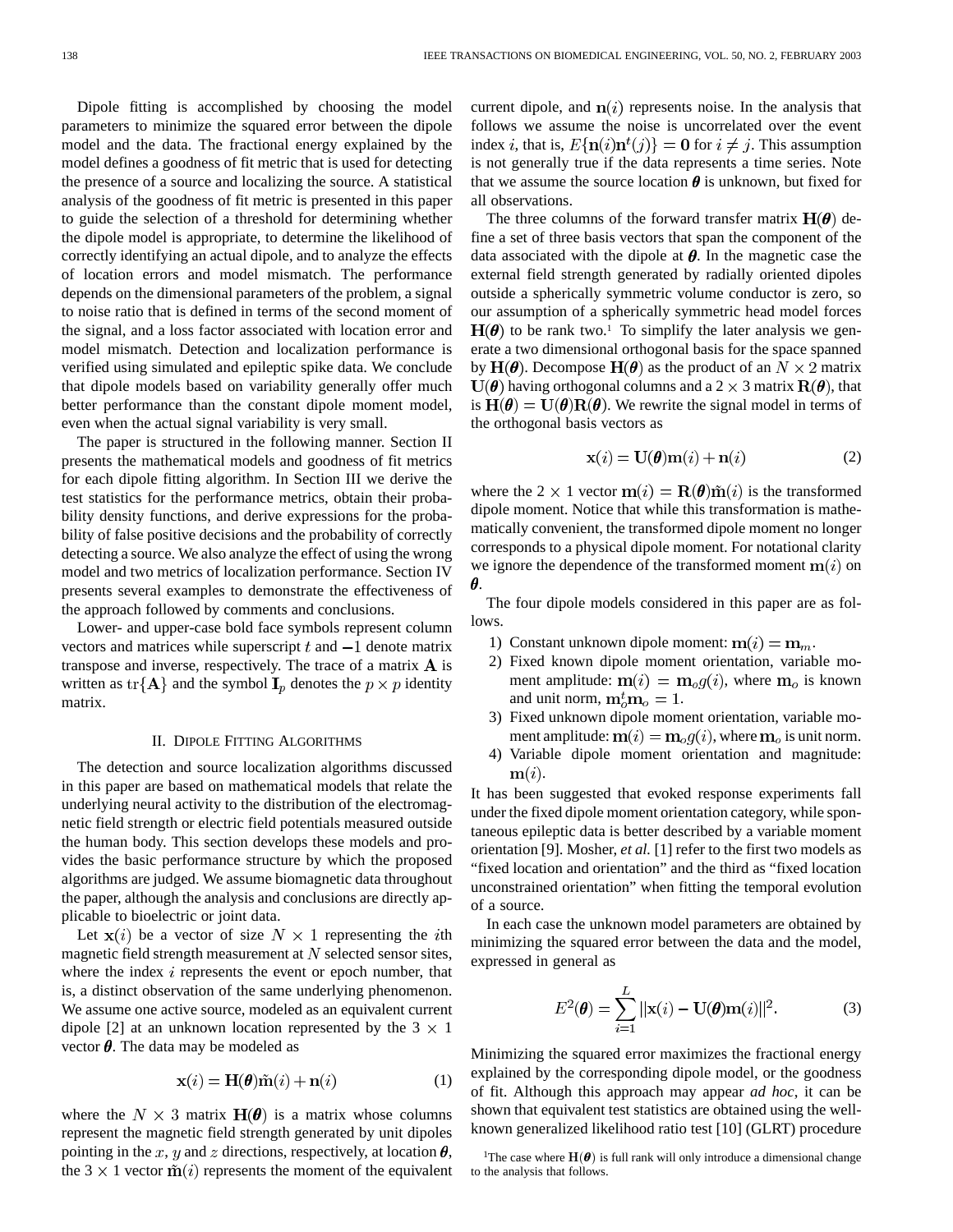assuming the noise  $n(i)$  is zero-mean Gaussian with covariance  $\sigma^2$ **I**, where  $\sigma^2$  is unknown. Depending on the assumed dipole model, the goodness of fit may be a function of location or dipole orientation.

## *A. Constant Dipole Model*

Assume the dipole moment  $\mathbf{m}(i) = \mathbf{m}_m$  is fixed. Substitute  $\mathbf{m}(i) = \mathbf{m}_m$  into (3) to obtain the minimum mean squared error dipole moment estimate

$$
\hat{\mathbf{m}}_m = \mathbf{U}^t(\boldsymbol{\theta}) \overline{\mathbf{x}} \tag{4}
$$

where

$$
\overline{\mathbf{x}} = \frac{1}{L} \sum_{i=1}^{L} \mathbf{x}(i)
$$
 (5)

is the mean, or average data vector. Note that we have used  $\mathbf{U}^{t}(\boldsymbol{\theta})\mathbf{U}(\boldsymbol{\theta})=\mathbf{I}_{2}$  in deriving (4).

The goodness of fit expressed as a function of  $\theta$  and  $\hat{m}_m$  is

$$
GF_m(\theta, \hat{\mathbf{m}}_m) = 1 - \frac{|\mathbf{U}(\theta)\hat{\mathbf{m}}_m - \overline{\mathbf{x}}|^2}{|\overline{\mathbf{x}}|^2}.
$$
 (6)

Substitute the estimate  $\hat{\mathbf{m}}_m$  from (4) into (6) to obtain

$$
GF_m(\boldsymbol{\theta}) = \frac{\overline{\mathbf{x}}^t \mathbf{U}(\boldsymbol{\theta}) \mathbf{U}^t(\boldsymbol{\theta}) \overline{\mathbf{x}}}{\overline{\mathbf{x}}^t \overline{\mathbf{x}}}.
$$
 (7)

A location estimate  $\hat{\theta}$  is obtained by maximizing  $GF(\theta)$  over all  $\theta$ . The numerator of  $GF_m(\theta)$  is the energy in the projection of the mean onto the space spanned by the forward transfer matrix  $U(\theta)$ . Hence, the goodness of fit is the fraction of the energy in the mean that lies in the space spanned by  $U(\theta)$ .

## *B. Fixed Known Dipole Orientation*

Here we assume a fixed *known* dipole orientation  $\mathbf{m}_o$  so that  $m(i) = m_o g(i)$  and variable dipole magnitude  $g(i)$ . The goal is to find  $g(i)$  so as to minimize (3), which gives

$$
\hat{g}(i) = \mathbf{m}_o^t \mathbf{U}^t(\boldsymbol{\theta}) \mathbf{x}(i). \tag{8}
$$

Define the unit length vector  $\mathbf{v}(\boldsymbol{\theta}) = \mathbf{U}(\boldsymbol{\theta})\mathbf{m}_o$ . The vector  $\mathbf{v}(\boldsymbol{\theta})$  is the expected spatial pattern generated by a unit strength dipolar source with transformed moment  $\mathbf{m}_o$  so that  $\hat{g}(i)$  =  $\mathbf{v}^{t}(\boldsymbol{\theta})\mathbf{x}(i)$ . The corresponding goodness of fit is expressed as

$$
GF_f(\boldsymbol{\theta}) = \frac{\sum_{i=1}^{L} \mathbf{x}^t(i) \mathbf{v}(\boldsymbol{\theta}) \mathbf{v}^t(\boldsymbol{\theta}) \mathbf{x}(i)}{\sum_{i=1}^{L} \mathbf{x}^t(i) \mathbf{x}(i)}.
$$
(9)

Note that  $\mathbf{x}^{t}(i)\mathbf{v}(\boldsymbol{\theta})\mathbf{v}^{t}(\boldsymbol{\theta})\mathbf{x}(i) = \hat{g}^{2}(i)$  is the magnitude squared of the projection of  $x(i)$  onto the space spanned by  $v(\theta)$ . Hence,  $GF_f(\theta)$  is the fraction of the energy in the data that is consistent with  $\mathbf{v}(\boldsymbol{\theta})$ , the expected spatial pattern for a source at  $\boldsymbol{\theta}$ . Apply the identity  $\mathbf{a}^t \mathbf{b} = \text{tr}(\mathbf{b} \mathbf{a}^t)$  to rewrite (9) as

$$
GF_f(\theta) = \frac{\sum_{i=1}^{L} \hat{g}^2(i)}{\text{tr}(\mathbf{S})}
$$
(10)

where  $\mathbf{S} = \sum_{i=1}^{L} \mathbf{x}(i)\mathbf{x}^{t}(i)$  is the sample correlation matrix. The  $k$ th element on the main diagonal of S is the energy in the kth channel so  $tr(S)$  is the total energy in all channels. The goodness of fit is, thus, the ratio of energy in the signal component of the data to the total energy.

#### *C. Fixed Unknown Dipole Orientation*

Here, we use  $m(i) = m_o g(i)$  where  $m_o$  is unit length but unknown. The goal is to find the dipole orientation  $m<sub>o</sub>$  and amplitude  $g(i)$  that minimizes the squared error given by (3). First, we minimize with respect to  $g(i)$  as in (8). Use  $\mathbf{m}_o^t \mathbf{m}_o = 1$  to obtain an estimate of  $q(i)$  as a function of the unknown  $m_0$ 

$$
\hat{g}(i) = \mathbf{m}_o^t \mathbf{U}^t(\boldsymbol{\theta}) \mathbf{x}(i). \tag{11}
$$

Now the problem is to solve for the  $\mathbf{m}_o$  that satisfies

$$
\min_{\mathbf{m}_o} \left\{ \sum_{i=1}^{L} |\mathbf{x}(i) - \mathbf{U}(\boldsymbol{\theta}) \mathbf{m}_o \mathbf{m}_o^t \mathbf{U}^t(\boldsymbol{\theta}) \mathbf{x}(i)|^2 \right\}
$$
  
s.t.  $||\mathbf{m}_o||^2 = 1.$  (12)

The minimization problem (12) may be rewritten as

$$
\min_{\mathbf{m}_o} \left\{ \sum_{i=1}^{L} \mathbf{x}^t(i) (\mathbf{I}_N - \mathbf{U}(\boldsymbol{\theta}) \mathbf{m}_o \mathbf{m}_o^t \mathbf{U}^t(\boldsymbol{\theta})) \mathbf{x}(i) \right\}
$$
\ns.t.  $||\mathbf{m}_o||^2 = 1$  (13)

which is equivalent to the maximization problem

$$
\max_{\mathbf{m}_o} \left\{ \sum_{i=1}^L |\mathbf{x}^t(i)\mathbf{U}(\boldsymbol{\theta})\mathbf{m}_o|^2 \right\} \quad \text{s.t. } ||\mathbf{m}_o||^2 = 1 \quad (14)
$$

or

$$
\max_{\mathbf{m}_o} \{ \mathbf{m}_o^t \mathbf{U}^t(\boldsymbol{\theta}) \mathbf{S} \mathbf{U}(\boldsymbol{\theta}) \mathbf{m}_o \} \quad \text{s.t. } ||\mathbf{m}_o||^2 = 1. \tag{15}
$$

The solution to the Rayleigh quotient represented by (15) is obtained by choosing  $\hat{m}_o$  as the eigenvector corresponding to the maximum eigenvalue of  $\mathbf{U}^{t}(\boldsymbol{\theta})\mathbf{S}\mathbf{U}(\boldsymbol{\theta})$  [11], that is

$$
\hat{\mathbf{m}}_o(\boldsymbol{\theta}) = \text{max eigenvector} \quad \{\mathbf{U}^t(\boldsymbol{\theta}) \mathbf{S} \mathbf{U}(\boldsymbol{\theta})\}. \qquad (16)
$$

The optimum moment orientation  $\hat{\mathbf{m}}_o$  is, thus, a function of source location  $\theta$ .

The goodness of fit is, thus, expressed as

$$
GF_u(\boldsymbol{\theta}) = \frac{\sum_{i=1}^{L} \mathbf{x}^t(i) \mathbf{v}(\boldsymbol{\theta}) \mathbf{v}^t(\boldsymbol{\theta}) \mathbf{x}(i)}{\sum_{i=1}^{L} \mathbf{x}^t(i) \mathbf{x}(i)}
$$
(17)

where  $\mathbf{v}(\boldsymbol{\theta}) = \mathbf{U}(\boldsymbol{\theta})\hat{\mathbf{m}}_o(\boldsymbol{\theta})$ . Again using  $\mathbf{a}^t \mathbf{b} = \text{tr}(\mathbf{b} \mathbf{a}^t)$  we may rewrite (17) as

$$
GF_u(\boldsymbol{\theta}) = \frac{\lambda_{\max}(\boldsymbol{\theta})}{\text{tr}(\mathbf{S})}
$$
(18)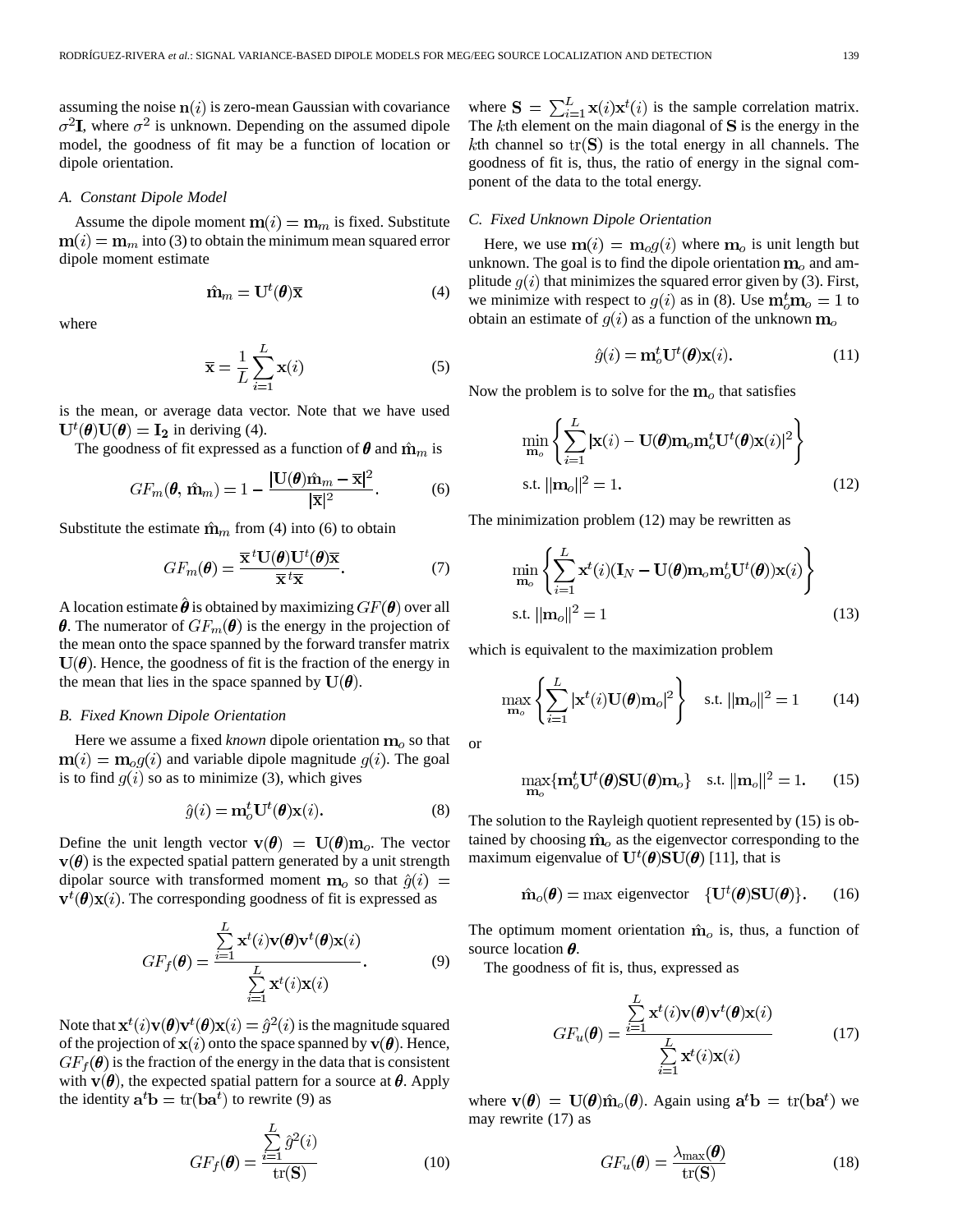where  $\lambda_{\text{max}}(\theta) = \hat{m}_o^t(\theta)U^t(\theta)SU(\theta)\hat{m}_o(\theta)$  is the maximum eigenvalue of  $\mathbf{U}^{t}(\boldsymbol{\theta})\mathbf{S}\mathbf{U}(\boldsymbol{\theta})$ . The quantity  $\lambda_{\max}(\boldsymbol{\theta})$  is the maximum energy in any one dimension of the space spanned by

$$
\{U(\theta)x(i), i = 1, 2, ..., L\}.
$$
 (19)

Note that the numerator of  $GF_f(\theta)$  has the form  $\mathbf{m}_o^t\mathbf{U}^t(\pmb{\theta})\mathbf{S}\mathbf{U}(\pmb{\theta})\mathbf{m}_o.$  Since  $\lambda_{\max}(\pmb{\theta}) \geq \mathbf{m}_o^t\mathbf{U}^t(\pmb{\theta})\mathbf{S}\mathbf{U}(\pmb{\theta})\mathbf{m}_o$ we know that  $GF_u(\theta) \geq GF_f(\theta)$ . The additional flexibility afforded by an unknown moment orientation cannot decrease the goodness of fit relative to the fixed orientation case.

#### *D. Variable Dipole Moment Orientation and Amplitude*

In the most general case the dipole moment orientation and amplitude varies across the observations. Minimizing the squared modeling error in (3) with respect to the moment  $m(i)$ yields

$$
\hat{\mathbf{m}}(i) = \mathbf{U}^t(\boldsymbol{\theta}) \mathbf{x}(i). \tag{20}
$$

Hence, the goodness of fit is

$$
GF_r(\boldsymbol{\theta}) = \frac{\sum_{i=1}^{L} \mathbf{x}^t(i) \mathbf{U}(\boldsymbol{\theta}) \mathbf{U}^t(\boldsymbol{\theta}) \mathbf{x}(i)}{\sum_{i=1}^{L} \mathbf{x}^t(i) \mathbf{x}(i)}
$$
(21)

$$
=\frac{\text{tr}(\mathbf{U}^t(\boldsymbol{\theta})\mathbf{SU}(\boldsymbol{\theta}))}{\text{tr}(\mathbf{S})}.
$$
 (22)

Here, we see that the goodness of fit is the ratio of the energy in the space spanned by the columns of  $U(\theta)$  to the total energy. Since  $U^t(\theta)SU(\theta)$  has two nonnegative eigenvalues and the trace of a matrix is the sum of its eigenvalues, we see that  $\lambda_{\max}(\boldsymbol{\theta}) \leq \text{tr}(\mathbf{U}^t(\boldsymbol{\theta}) \mathbf{S} \mathbf{U}(\boldsymbol{\theta}))$  and, thus

$$
GF_r(\theta) \geq GF_u(\theta) \geq GF_f(\theta). \tag{23}
$$

This is consistent with our intuition, since the more flexible model should be able to obtain a better fit to the data.

### III. STATISTICAL ANALYSIS OF PERFORMANCE

The dipole fitting algorithms described in the previous section may be used to determine the presence or absence of a dipolar source by comparing the goodness of fit to a threshold. Localization is accomplished by finding the value  $\theta$  that maximizes the goodness of fit. In this section we derive the probability of incorrectly deciding a dipolar source is present given that the data consists of noise (a quantity also called the probability of a false positive decision) and the probability of correctly deciding a dipolar source is present (a quantity also called the probability of detection). We also examine the localization performance.

A fair comparison of different detection algorithms is performed by evaluating the probabilities of detection assuming that each algorithm has equal probability of false positive decisions. The probability of false positive (FP) decision is given by the expression

$$
P_{\rm FP} = \int_{\beta}^{\infty} f_n(G) dG \tag{24}
$$

where  $\beta$  is the test threshold, G represents the goodness of fit, and  $f_n(G)$  is the probability density function of the goodness of fit assuming the data consists of noise. Similarly, the probability of detection is given by

$$
P_D = \int_{\beta}^{\infty} f_p(G) dG \tag{25}
$$

where  $f_p(G)$  is the probability density function of the goodness of fit assuming a dipolar source is present. We shall show that  $P_{\text{FP}}$  is a function of only the threshold  $\beta$  and the dimensional parameters of the problem, and that it does not depend on the noise variance.  $P_D$ , however, depends in general on the dimensional parameters, the threshold  $\beta$ , a quantity we identify as the signal to noise ratio, and the mismatch between the true source location and the test location.

The noise  $n(i)$  in (2) is assumed zero mean, independent and identically Gaussian distributed across channels with  $E\{\mathbf{n}(i)\mathbf{n}^t(i)\} = \sigma^2 \mathbf{I}_N$  so we write

$$
\mathbf{n}(i) \sim N(\mathbf{0}, \sigma^2 \mathbf{I}_N). \tag{26}
$$

Recall that we also assume that noise is independent over the event index  $i$ . The signal component contributes a changing mean to the data and, thus

$$
\mathbf{x}(i) \sim N(\mathbf{U}(\boldsymbol{\theta})\mathbf{m}(i), \sigma^2 \mathbf{I}_N). \tag{27}
$$

For convenience and without loss of generality we analyze a monotonic function of the goodness of fit

$$
T(\theta) = \frac{GF(\theta)}{1 - GF(\theta)}.
$$
 (28)

The test for the presence of a dipole at  $\theta$  is then expressed as

$$
T(\theta) \sum_{\text{nodipole}}^{\text{dipole}} \frac{\beta}{1 - \beta}.
$$
 (29)

We now show that  $T(\theta)$  is an F-distributed random variable in all cases.

#### *A. Constant Dipole Model*

Let  $U_{\perp}(\theta)$  be an  $N \times N - 2$  matrix whose columns form an orthonormal basis for the space orthogonal to that spanned by the columns of  $U(\theta)$ . Consequently,

$$
\mathbf{U}(\boldsymbol{\theta})\mathbf{U}^t(\boldsymbol{\theta}) + \mathbf{U}_{\perp}(\boldsymbol{\theta})\mathbf{U}_{\perp}^t(\boldsymbol{\theta}) = \mathbf{I}_N. \tag{30}
$$

Using this identity and transforming the constant dipole fitting test (7) according to (28) we obtain

$$
T_m(\boldsymbol{\theta}) = \frac{\overline{\mathbf{x}}^t \mathbf{U}(\boldsymbol{\theta}) \mathbf{U}^t(\boldsymbol{\theta}) \overline{\mathbf{x}}}{\overline{\mathbf{x}}^t \mathbf{U}_{\perp}(\boldsymbol{\theta}) \mathbf{U}_{\perp}^t(\boldsymbol{\theta}) \overline{\mathbf{x}}}\n \overset{\text{dipole}}{\geq} \frac{\beta_m}{1 - \beta_m}
$$
 (31)

where  $\beta_m$  is the goodness of fit test threshold, and  $T_m(\theta)$  represents the ratio of the energy of the mean in the space spanned by the columns of  $U(\theta)$  to that outside the same space.

We first determine  $P_{\text{FP}_m}$  by computing the density of  $T_m(\theta)$  assuming  $\mathbf{x}(i) = \mathbf{n}(i)$ . In this case,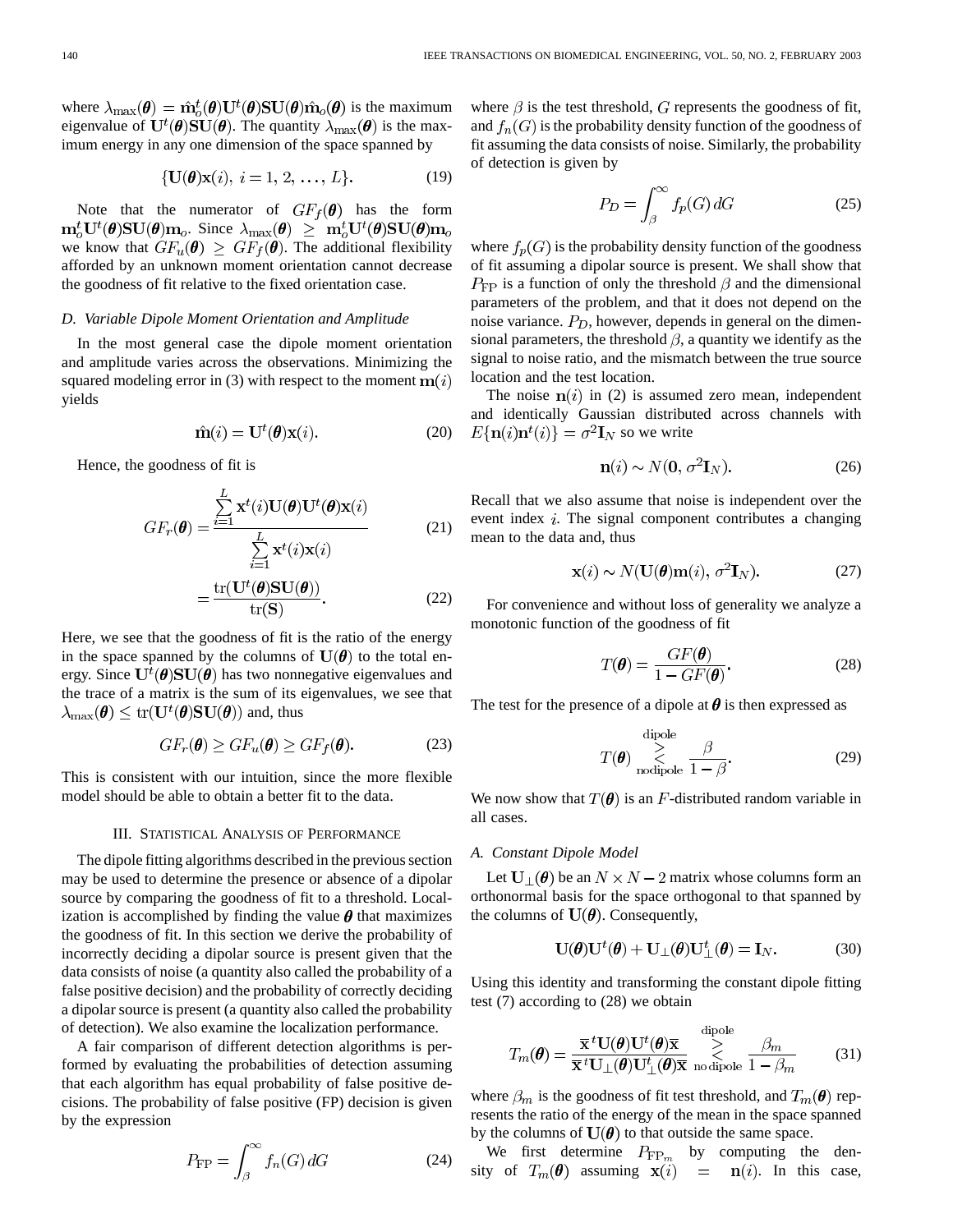$\overline{\mathbf{x}} \sim N(\mathbf{0}, (\sigma^2/L)\mathbf{I}_N)$  and  $\mathbf{U}^t(\theta)\overline{\mathbf{x}} \sim N(\mathbf{0}, (\sigma^2/L)\mathbf{I}_2)$ . Similarly,  $\mathbf{U}^t_{\perp}(\boldsymbol{\theta})\overline{\mathbf{x}} \sim N(\mathbf{0}, (\sigma^2/L)\mathbf{I}_{N-2})$ . The elements  $\mathbf{U}^t(\boldsymbol{\theta})\overline{\mathbf{x}}$ and  $\mathbf{U}^t_+(\vec{\theta})\overline{\mathbf{x}}$  are statistically independent because  $\mathbf{U}(\theta)$  and  $\mathbf{U}_{\perp}(\boldsymbol{\theta})$  are orthogonal. Furthermore, since  $\overline{\mathbf{x}}^t \mathbf{U}(\boldsymbol{\theta}) \mathbf{U}^t(\boldsymbol{\theta}) \overline{\mathbf{x}}$ and  $\overline{\mathbf{x}}^t \mathbf{U}_{\perp}(\boldsymbol{\theta}) \mathbf{U}_{\perp}^t(\boldsymbol{\theta}) \overline{\mathbf{x}}$  are sums of squares of independent identically distributed zero-mean Gaussian random variables, we have [12]

$$
\frac{L}{\sigma^2} \overline{\mathbf{x}}^t \mathbf{U}(\boldsymbol{\theta}) \mathbf{U}^t(\boldsymbol{\theta}) \overline{\mathbf{x}} \sim \chi^2_2 \tag{32}
$$

and

$$
\frac{L}{\sigma^2} \overline{\mathbf{x}}^t \mathbf{U}_{\perp}(\boldsymbol{\theta}) \mathbf{U}_{\perp}^t(\boldsymbol{\theta}) \overline{\mathbf{x}} \sim \chi_{N-2}^2 \tag{33}
$$

are central Chi-squared random variables with 2 and  $N-2$ degrees of freedom, respectively. The ratio of independent Chisquared random variables is  $F$ -distributed [12], so we have

$$
\frac{N-2}{2}T_m(\pmb{\theta}) = F_{2,N-2}
$$
 (34)

and the probability of a false positive decision is

$$
P_{\rm FP_m} = \int_{t_m}^{\infty} F_{2, \, N-2}(T_m) \, dT_m \tag{35}
$$

where

$$
t_m = \left(\frac{\beta_m}{1 - \beta_m}\right) \left(\frac{N - 2}{2}\right). \tag{36}
$$

Notice that the probability of a false positive decision depends only on the threshold  $\beta_m$  and dimensional parameters of the problem. Thus, we may choose the threshold to set  $P_{\rm FP_m}$ without any additional knowledge.

To determine the probability of detection, we assume the true source location is  $\theta'$ . In this case  $\mathbf{U}^t(\boldsymbol{\theta})\overline{\mathbf{x}} \sim N(\mathbf{U}^t(\boldsymbol{\theta})\mathbf{U}(\boldsymbol{\theta}')\mathbf{m}_m, (\sigma^2/L)\mathbf{I}_2)$  and  $\mathbf{U}^t_{\perp}(\boldsymbol{\theta})\overline{\mathbf{x}} \sim$  $N(\mathbf{U}^t_+(\boldsymbol{\theta})\mathbf{U}(\boldsymbol{\theta}')\mathbf{m}_m, (\sigma^2/L)\mathbf{I}_{N-2})$ . Thus, the density of  $(L/\sigma^2)\bar{\mathbf{x}}^t\mathbf{U}(\boldsymbol{\theta})\mathbf{U}^t(\boldsymbol{\theta})\bar{\mathbf{x}}$  is noncentral Chi-squared [12] with noncentrality parameter

$$
\delta_m = \frac{L}{\sigma^2} ||\mathbf{U}^t(\boldsymbol{\theta}) \mathbf{U}(\boldsymbol{\theta}') \mathbf{m}_m||^2.
$$
 (37)

The density for  $(L/\sigma^2)\mathbf{\bar{x}}^t\mathbf{U}_\perp(\boldsymbol{\theta})\mathbf{U}^t_\perp(\boldsymbol{\theta})\mathbf{\bar{x}}$  is independent of  $(L/\sigma^2)\bar{\mathbf{x}}^t\mathbf{U}(\boldsymbol{\theta})\mathbf{U}^t(\boldsymbol{\theta})\bar{\mathbf{x}}$  and is also noncentral Chi-squared with noncentrality parameter

$$
\delta_{m\perp} = \frac{L}{\sigma^2} ||\mathbf{U}^t_{\perp}(\boldsymbol{\theta}) \mathbf{U}(\boldsymbol{\theta}') \mathbf{m}_m||^2.
$$
 (38)

Hence, the test statistic  $((N-2)/2)T_m(\theta)$  is doubly noncentral F-distributed [12] with 2 and  $N-2$  degrees of freedom and noncentrality parameters  $\delta_m$  and  $\delta_{m\perp}$ , respectively. The resulting probability of detection is written as

$$
P_{D_m} = \int_{t_m}^{\infty} F_{2, N-2}(\delta_m, \delta_{m\perp}, T_m) dT_m.
$$
 (39)

The difference between  $P_{D_m}$  and  $P_{\mathrm{FP}_m}$  is the noncentrality parameters  $\delta_m$  and  $\delta_{m\perp}$  resulting from the presence of a source.

We may obtain insight as to the effect of location errors by using (30) to show that the sum of the parameters defined in (37) and (38) is

$$
\delta_m + \delta_{m\perp} = \text{SNR}_m \tag{40}
$$

where  $\text{SNR}_m = L ||\mathbf{m}_m||^2 / \sigma^2$  is the ratio of signal energy to noise power, since  $\|\mathbf{m}_m\|^2$  is the energy in the dipole and  $\sigma^2/L$ is the noise variance after averaging. Hence, the noncentrality parameter associated with the numerator of  $((N-2)/2)T_m(\theta)$ is decreased by a location error, while the noncentrality parameter of the denominator increases. These effects reduce the probability of detecting a source.

If we set  $\theta = \theta'$ , that is, we are detecting at the true location, then the noncentrality parameters are

$$
\delta_m = \text{SNR}_m, \qquad \delta_{m\perp} = 0. \tag{41}
$$

In this case the test statistic  $((N-2)/2)T_m(\theta')$  is singly noncentral F-distributed with 2 and  $N-2$  degrees of freedom and noncentrality parameter  $\delta_m = \text{SNR}_m$ .

## *B. Fixed Known Dipole Orientation*

Transform the goodness of fit expression (9) according to (28) to obtain the test statistic

$$
T_f(\theta) = \frac{\sum_{i=1}^{L} \mathbf{x}^t(i)\mathbf{v}(\theta)\mathbf{v}^t(\theta)\mathbf{x}(i)}{\sum_{i=1}^{L} \mathbf{x}^t(i)\mathbf{V}_{\perp}(\theta)\mathbf{V}_{\perp}^t(\theta)\mathbf{x}(i)} \sum_{\text{no dipole}}^{\text{dipole}} \frac{\beta_f}{1-\beta_f} \quad (42)
$$

where  $V_{\perp}(\theta)$  is an  $N \times (N-1)$  dimensional matrix whose columns are an orthonormal basis for the space orthogonal to  $\mathbf{v}(\boldsymbol{\theta})$  and  $\beta_f$  is the goodness of fit test threshold.

When there is no source present we have  $\mathbf{x}(i) \sim N(\mathbf{0}, \sigma^2 \mathbf{I}_N)$ so  $\mathbf{v}^t(\boldsymbol{\theta})\mathbf{x}(i) \sim N(0, \sigma^2)$  and  $\mathbf{V}^t(\boldsymbol{\theta})\mathbf{x}(i) \sim N(\mathbf{0}, \sigma^2\mathbf{I}_{N-1}).$ Thus,  $T_f(\theta)$  is the ratio of independent Chi-squared random variables. The numerator is  $\chi^2_L$  and the denominator is  $\chi^2_{L(N-1)}$ so  $(N-1)T_f(\theta) \sim F_{L, L(N-1)}$ . The probability of a false positive decision is, therefore, expressed as

$$
P_{\rm FP_f} = \int_{t_f}^{\infty} F_{L, L(N-1)}(T_f) \, dT_f \tag{43}
$$

where

$$
t_f = \left(\frac{\beta_f}{1 - \beta_f}\right)(N - 1). \tag{44}
$$

Note that  $P_{FP_f}$  depends only on the threshold and dimensional parameters of the problem.

To compute the probability of detection we assume a true source location at  $\boldsymbol{\theta}'$ . Thus,  $\mathbf{v}^t(\boldsymbol{\theta})\mathbf{x}(i) \sim N(\mathbf{v}^t(\boldsymbol{\theta})\mathbf{v}(\boldsymbol{\theta}')g(i),$  $\sigma^2$ ) and  $\mathbf{V}^t_{\perp}(\boldsymbol{\theta})\mathbf{x}(i) \sim N(\mathbf{V}^t_{\perp}(\boldsymbol{\theta})\mathbf{v}(\boldsymbol{\theta}')g(i), \sigma^2\mathbf{I}_{N-1})$ . The probability density function of the test statistic  $(N - 1)T_f(\theta)$ is then  $F_{L, L(N-1)}(\delta_f, \delta_{f\perp})$  where

$$
\delta_f = \frac{1}{\sigma^2} (\mathbf{v}^t(\pmb{\theta}) \mathbf{v}(\pmb{\theta}'))^2 \sum_{i=1}^L g^2(i)
$$
 (45)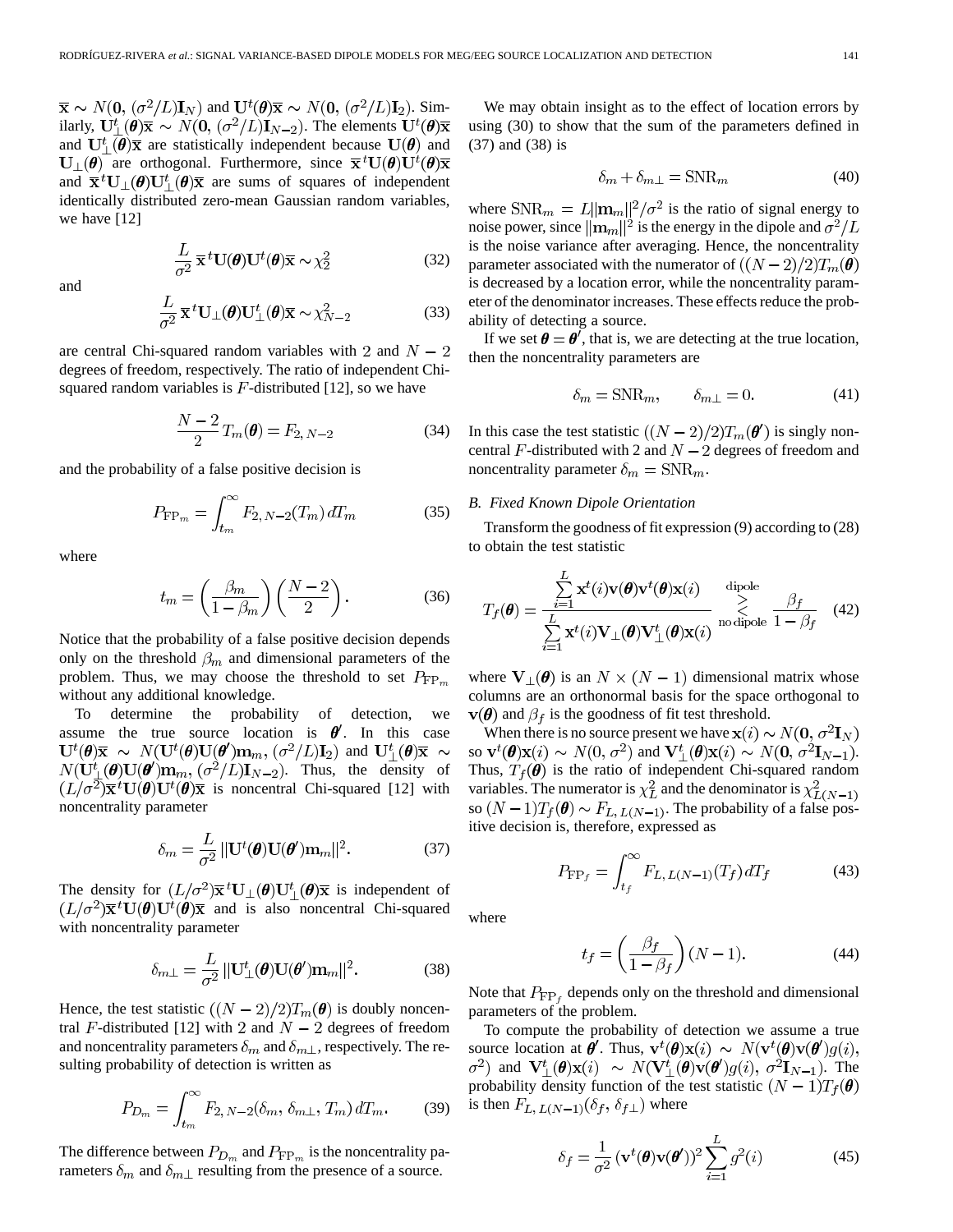and

$$
\delta_{f\perp} = \frac{1}{\sigma_2} \|\mathbf{V}^t_{\perp}(\boldsymbol{\theta})\mathbf{v}(\boldsymbol{\theta}')\|^2 \sum_{i=1}^L g^2(i). \tag{46}
$$

Therefore, the probability of detection for the known dipole orientation model is

$$
P_{D_f} = \int_{t_f}^{\infty} F_{L,\,L(N-1)}(\delta_f, \,\delta_{f\perp}, \,T_f) \, dT_f. \tag{47}
$$

The effect of location errors may be evaluated by studying the noncentrality parameters in (45) and (46). Since, by definition  $\mathbf{v}(\boldsymbol{\theta})\mathbf{v}^t(\boldsymbol{\theta}) + \mathbf{V}_{\perp}(\boldsymbol{\theta})\mathbf{V}_{\perp}^t(\boldsymbol{\theta}) = \mathbf{I}_N$ , we have

$$
SNR_f = \delta_f + \delta_{f\perp} \tag{48}
$$

where  $\text{SNR}_f = (1/\sigma^2) \sum_{i=1}^L g^2(i)$  is the ratio of the energy associated with the dipole to the noise power. Hence, a location error reduces the noncentrality parameter associated with the numerator of  $(N-1)T_f(\theta)$  and increases the noncentrality parameter in the denominator, producing decreased  $P_{D<sub>f</sub>}$ . This decrease in  $P_{D_f}$  is dependent only on the angle  $\phi$  between the assumed pattern  $\mathbf{v}(\theta)$  and the actual pattern  $\mathbf{v}(\theta')$ . Both  $\mathbf{v}(\theta)$ and  $\mathbf{v}(\boldsymbol{\theta}')$  are unit norm vectors so

$$
\|\mathbf{v}^t(\pmb{\theta})\mathbf{v}(\pmb{\theta}')\|^2 = \cos^2\phi.
$$
 (49)

This implies that  $\delta_f = (\cos^2 \phi) \text{SNR}_f$  while  $\delta_{f\perp} = (\sin^2 \phi)$  $SNR_f$  and, thus, the loss in  $P_{D_f}$  increases as the angle between  $\mathbf{v}(\boldsymbol{\theta})$  and  $\mathbf{v}(\boldsymbol{\theta}')$  increases. Note that since  $\mathbf{v}(\boldsymbol{\theta}) = \mathbf{U}(\boldsymbol{\theta})\mathbf{m}_o$ , this analysis also applies to errors between the true moment orientation and the one assumed when forming the test statistic. If  $\theta = \theta'$ , the true moment orientation is  $m'_o$  and the assumed orientation is  $\mathbf{m}_o$ , then (49) implies  $\cos^2(\phi) = ||\mathbf{m}_o^t \mathbf{m}_o'||^2$ .

When  $\theta = \theta'$ , then

$$
\delta_f = \text{SNR}_f, \qquad \delta_{f\perp} = 0. \tag{50}
$$

The probability density function of  $(N-1)T_f(\theta')$  is then singly noncentral F-distributed,  $F_{L, L(N-1)}(\text{SNR}_f)$ .

## *C. Fixed Unknown Dipole Orientation*

When the dipole orientation  $m<sub>o</sub>$  is unknown, we transform (17) using (28) to obtain the test statistic

$$
T_u(\boldsymbol{\theta}) = \frac{\sum_{i=1}^{L} \mathbf{x}^t(i) \mathbf{v}(\boldsymbol{\theta}) \mathbf{v}^t(\boldsymbol{\theta}) \mathbf{x}(i)}{\sum_{i=1}^{L} \mathbf{x}^t(i) \mathbf{V}_{\perp}(\boldsymbol{\theta}) \mathbf{V}_{\perp}^t(\boldsymbol{\theta}) \mathbf{x}(i)} \sum_{\text{no dipole}}^{\text{dipole}} \frac{\beta_u}{1 - \beta_u}.
$$
 (51)

 $T_u(\theta)$  is identical to  $T_f(\theta)$  except that here  $\mathbf{v}(\theta)$  and  $\mathbf{V}_{\perp}(\theta)$  are random since they depend on  $\hat{\mathbf{m}}_o(\theta)$  given in (16).

If we condition  $T_u(\theta)$  on  $\mathbf{v}(\theta)$ , that is, assume  $\mathbf{v}(\theta)$  is known, then we remove the effect of  $\mathbf{v}(\boldsymbol{\theta})$  being random and see that  $f(T_u(\theta)|\mathbf{v}(\theta)) = f(T_f(\theta))$ , because  $T_u(\theta)$  and  $T_f(\theta)$ are now identical. Removing the conditioning on  $\mathbf{v}(\boldsymbol{\theta})$  to obtain  $f(T_u(\theta))$  is difficult in general due to the complexity of the statistics of  $\hat{m}_{o}(\theta)$  given in (16). However, we can infer the performance in several special cases.

Note that  $\hat{m}_{o}(\theta)$  is the eigenvector associated with the largest eigenvalue of the  $2 \times 2$  sample covariance matrix  $(1/L)\sum_{i=1}^{L}\mathbf{z}(i)\mathbf{z}^{t}(i)$  where  $\mathbf{z}(i) = \mathbf{U}^{t}(\boldsymbol{\theta})\mathbf{x}(i)$ . For  $L \gg 2$ the sample covariance matrix converges to the true covariance matrix. Under this condition we may approximate  $\hat{\mathbf{m}}_o(\theta)$  as a fixed known quantity in which case  $f(T_u(\theta)) \approx f(T_f(\theta)).$ 

In general (23) implies  $T_f(\boldsymbol{\theta}) \leq T_u(\boldsymbol{\theta}) \leq T_r(\boldsymbol{\theta})$  [for  $T_r(\boldsymbol{\theta})$ see (53)], so we conclude that the threshold  $t<sub>u</sub>$  required to achieve a given  $P_{\text{FP}}$  will satisfy

$$
t_f \le t_u \le t_r \tag{52}
$$

where  $t_r$  is the threshold for the variable dipole moment orientation test given in (55). For  $L \gg 2$ , we expect  $t_u \approx t_f$ , and  $P_{D_u} \approx P_{D_f}.$ 

## *D. Variable Dipole Moment Orientation*

Transform the goodness of fit expression (21) according to (28) to obtain the test statistic

$$
T_r(\boldsymbol{\theta}) = \frac{\sum_{i=1}^{L} \mathbf{x}^t(i) \mathbf{U}(\boldsymbol{\theta}) \mathbf{U}^t(\boldsymbol{\theta}) \mathbf{x}(i)}{\sum_{i=1}^{L} \mathbf{x}^t(i) \mathbf{U}_{\perp}(\boldsymbol{\theta}) \mathbf{U}_{\perp}^t(\boldsymbol{\theta}) \mathbf{x}(i)} \sum_{\text{nodipole}}^{\text{dipole}} \frac{\beta_r}{1 - \beta_r}
$$
(53)

where  $\mathbf{U}_{\perp}(\boldsymbol{\theta})$  is defined as in Section III-A. If no source is present,  $\mathbf{U}^t(\boldsymbol{\theta})\mathbf{x}(i) \sim N(\mathbf{0}, \sigma^2\mathbf{I}_2)$  and  $\mathbf{U}^t(\boldsymbol{\theta})\mathbf{x}(i) \sim N(\mathbf{0},$  $\sigma^2 \mathbf{I}_{N-2}$ ). Thus,  $((N-2)/2)T_r(\boldsymbol{\theta}) \sim F_{2L, (N-2)L}$  and

$$
P_{\rm FP_r} = \int_{t_r}^{\infty} F_{2L,(N-2)L}(T_r) \, dT_r \tag{54}
$$

where

$$
t_r = \left(\frac{\beta_r}{1 - \beta_r}\right) \left(\frac{N - 2}{2}\right). \tag{55}
$$

To compute the probability of detection we assume a true source location  $\boldsymbol{\theta}'$ . Thus,  $\mathbf{U}^t(\boldsymbol{\theta})\mathbf{x}(i) \sim N(\mathbf{U}^t(\boldsymbol{\theta})\mathbf{U}(\boldsymbol{\theta}')\mathbf{m}(i)),$  $\sigma^2 \mathbf{I}_2$ ), and  $\mathbf{U}^t(\boldsymbol{\theta})\mathbf{x}(i) \sim N(\mathbf{U}^t(\boldsymbol{\theta})\mathbf{U}(\boldsymbol{\theta}')\mathbf{m}(i), \sigma^2 \mathbf{I}_{N-2}).$ This implies  $((N-2)/2)T_r(\theta) \sim F_{2L,(N-2)L}(\delta_r,\delta_{r\perp})$  where the noncentrality parameters are

$$
\delta_r = \frac{1}{\sigma^2} \sum_{i=1}^{L} ||\mathbf{U}^t(\boldsymbol{\theta}) \mathbf{U}(\boldsymbol{\theta}') \mathbf{m}(i)||^2
$$
 (56)

and

so

$$
\delta_{r\perp} = \frac{1}{\sigma^2} \sum_{i=1}^{L} ||\mathbf{U}^t_{\perp}(\boldsymbol{\theta}) \mathbf{U}(\boldsymbol{\theta}') \mathbf{m}(i)||^2 \tag{57}
$$

$$
P_{D_r} = \int_{t_r}^{\infty} F_{2L,(N-2)L}(\delta_r, \delta_{r\perp}, T_r) dT_r.
$$
 (58)

As in the previous cases, we may write

$$
SNR_r = \delta_r + \delta_{r\perp} \tag{59}
$$

where  $\text{SNR}_r = (1/\sigma^2) \sum_{i=1}^L ||\mathbf{m}(i)||^2$  is the ratio of the signal energy associated with the dipole to the noise power. The effect of a location error is to decrease the numerator noncentrality parameter and increase the denominator noncentrality parameter in  $T_r(\theta)$ , which results in decreased probability of detection.

When  $\boldsymbol{\theta} = \boldsymbol{\theta}'$ , then  $\delta_r = \text{SNR}_r$  and  $\delta_{r\perp} = 0$ .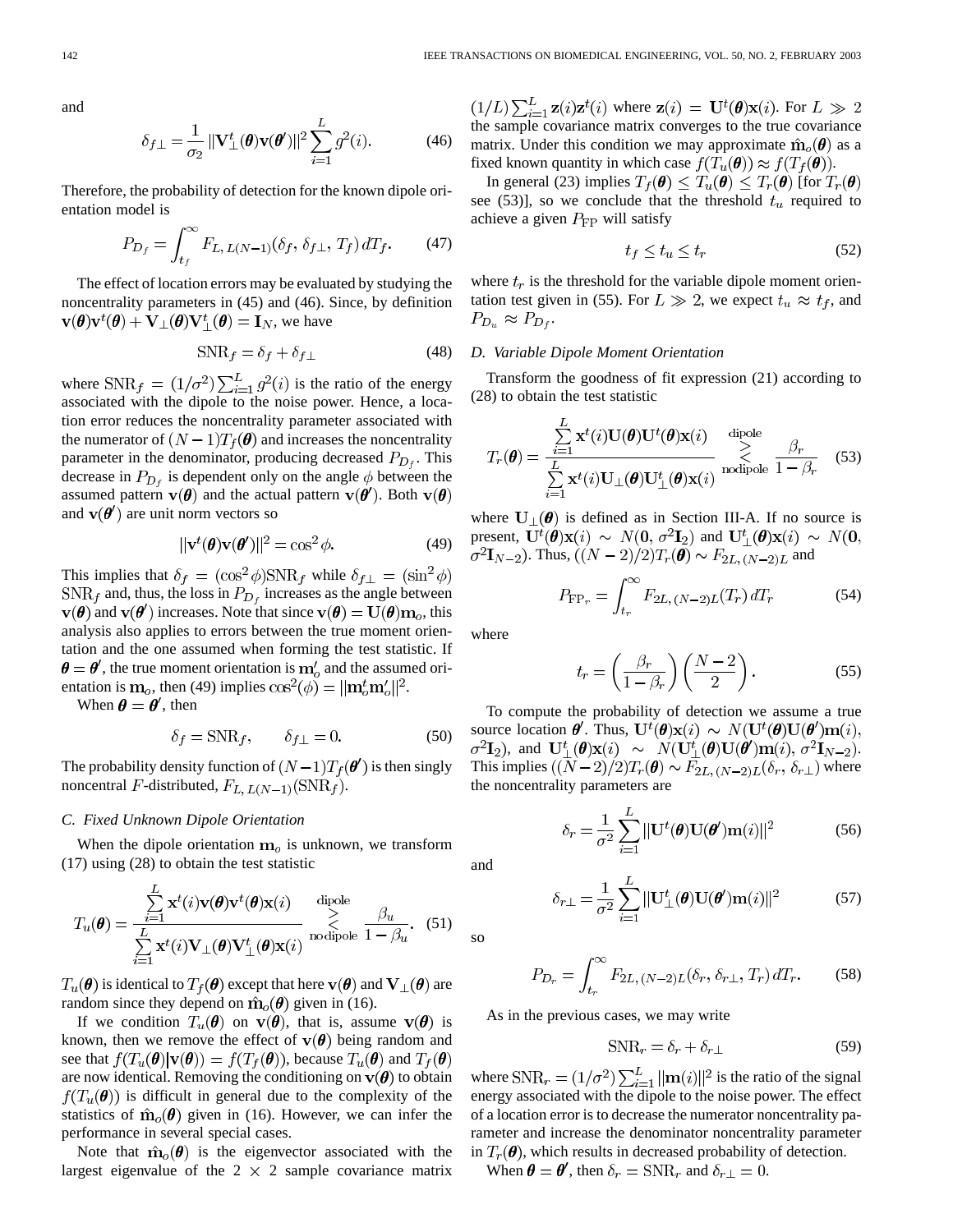#### *E. The Effect of Model Mismatch*

The statistical analysis given in the preceding subsections provides a mechanism for addressing the effect of choosing the wrong model. Thus, the analysis indicates the benefit of explicitly including variable amplitude or orientation in the test when it is actually present, and conversely, the potential performance loss associated with assuming a more general model than the true one. In the discussion below we assume the location is known, so  $\theta = \theta'$ .

*1) Overmodeling:* Consider assuming a variance based model when the data is actually described by a fixed dipole with constant amplitude. In this case,  $m(i) = m<sub>o</sub>g$  and, therefore

$$
SNR_r = SNR_f = SNR_m = L\frac{g^2}{\sigma^2}.
$$
 (60)

Hence, the noncentrality parameter is identical for these three models and the effect of model mismatch is captured entirely by the differing degrees of freedom associated with the  $F$  distributions for each test. In general, the  $P_D$  will be highest for the test statistic with the fewest degrees of freedom, assuming a fixed  $P_{\rm FP}$ .

The effect of assuming a variable dipole orientation when the data actually has a fixed orientation but variable amplitude is also captured entirely by the increased degrees of freedom associated with  $T_r(\theta)$  relative to  $T_f(\theta)$  since for  $m(i) = m_o g(i)$ we have that  $SNR_f = SNR_r$ , that is, the noncentrality parameters are identical.

*2) Undermodeling:* If the model is underspecified, then both the degrees of freedom and noncentrality parameters are affected. First, suppose the dipole has fixed orientation but variable amplitude. The noncentrality parameter for the mean-based test is

$$
\text{SNR}_m = L \frac{\|\mathbf{m}_m\|^2}{\sigma^2} \tag{61}
$$

$$
=\frac{L}{\sigma^2}\,\mu_g^2\tag{62}
$$

where  $\mu_g = (1/L) \sum_{i=1}^L g(i)$  is the mean of the dipole moment amplitude across trials. Similarly,

$$
\text{SNR}_f = \text{SNR}_r = \frac{L}{\sigma^2} \left( \frac{1}{L} \sum_{i=1}^L g^2(i) \right) \tag{63}
$$

$$
=\frac{L}{\sigma^2}\,\xi_g^2\tag{64}
$$

where  $\xi_q^2$  is the second moment (statistical sense) of the dipole moment amplitude across trials. Since the second moment is the sum of the squared mean and variance,  $\xi_a^2 = \mu_a^2 + \sigma_a^2$ , where we see from (62) and (64) that

$$
SNR_f = SNR_m + L(\sigma_g^2/\sigma^2). \tag{65}
$$

Note that  $L(\sigma_a^2/\sigma^2)$  is nonnegative, so  $\text{SNR}_m \leq \text{SNR}_f$  with equality when  $\sigma_a^2 = 0$ . Thus, the noncentrality parameter for the variance-based tests is lower bounded by that of the mean-based test.

An upper bound on the variance-based noncentrality parameter is obtained by considering the ratio

$$
\frac{\text{SNR}_f}{\text{SNR}_m} = \frac{\xi_g^2}{\mu_g^2} \tag{66}
$$

$$
=L\frac{\sum\limits_{i=1}^{L}g^{2}(i)}{\left(\sum\limits_{i=1}^{L}g(i)\right)^{2}}.\tag{67}
$$

The data under study is assumed to result from multiple independent trials or observations of the same underlying biological structure and event. Hence, we may assume that the likelihood of current flow inversion is negligible and, therefore, all the  $q(i)$ have the same sign, that is,  $g(i) \geq 0$  or  $g(i) \leq 0$  for all i. This implies that

$$
\frac{\sum_{i=1}^{L} g^2(i)}{\left(\sum_{i=1}^{L} g(i)\right)^2} \le 1\tag{68}
$$

and, thus,  $SNR_f \leq L(SNR_m)$ . One example where equality can be reached is when  $q(1) = \alpha$  and  $q(i) = 0$  for all  $i \neq 1$ .

Equations (65)–(68) imply the bounds on  $SNR<sub>f</sub>$  are expressed in terms of  $SNR_m$  as

$$
\text{SNR}_m \le \text{SNR}_f \le L(\text{SNR}_m). \tag{69}
$$

For data in which there is very little variance we expect  $SNR_f$ to be near the lower bound. Data in which the moment amplitudes are drawn from a heavy-tailed distribution are likely to be near the upper bound since a heavy-tailed distribution is likely to generate one relatively large  $q(i)$ . Note that if current flow inversion is possible, then the upper bound of (69) is eliminated since it is then possible for  $SNR_m = 0$  while  $SNR_f > 0$ .

Lastly, suppose the data contains a variable dipole orientation, and we employ the fixed orientation test  $T_f(\theta)$ . It is straightforward to show that  $(N-1)T_f(\theta)$  has noncentrality parameter . Clearly, with the difference dependent on how much  $\mathbf{m}(i)$  rotates. If the difference is small, then  $T_f(\theta)$  may give better performance because it has fewer degrees of freedom.

#### *F. Localization*

Least squares dipole fitting may be used to localize a dipolar source by finding the location  $\theta$  that maximizes the appropriate test statistic  $T(\theta)$ . Complete characterization of localization performance is difficult since  $T(\theta)$  is a random surface and the joint probability density function of  $T(\theta)$  over all locations  $\theta$  may be impossible to obtain. However, the mean of the random surface  $T(\theta)$  for each dipole moment is easily obtained by numerically integrating the probability density functions determined in Sections III-A–D.

As a second metric of localization performance we consider the probability that  $T(\theta') < T(\theta)$  where  $\theta'$  is the true location and  $\theta$  is any other location. This is the probability that the source will be incorrectly localized at  $\theta$  rather than at the true location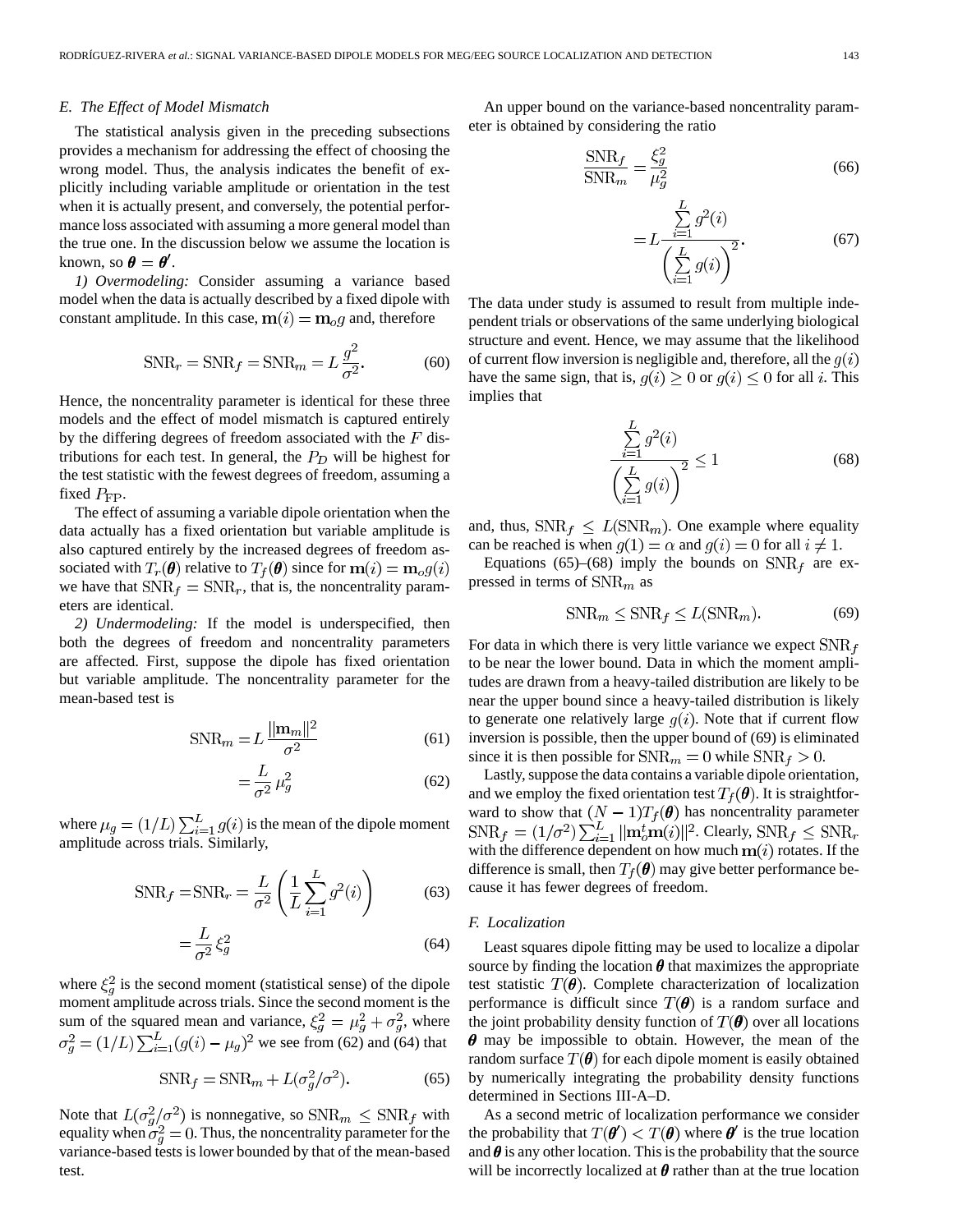$\theta'$ . Beginning with the constant dipole case, we note that the condition  $T_m(\theta') < T_m(\theta)$  is equivalent to

$$
\overline{\mathbf{x}}^t \mathbf{U}(\pmb{\theta}) \mathbf{U}^t(\pmb{\theta}) \overline{\mathbf{x}} - \overline{\mathbf{x}}^t \mathbf{U}(\pmb{\theta}') \mathbf{U}^t(\pmb{\theta}') \overline{\mathbf{x}} > 0 \tag{70}
$$

a result which is a consequence of (30). Rewrite (70) as the quadratic form  $\overline{\mathbf{x}}^t \mathbf{A} \overline{\mathbf{x}} > 0$ , where

$$
\mathbf{A} = [\mathbf{U}(\boldsymbol{\theta})\mathbf{U}(\boldsymbol{\theta}')] \begin{bmatrix} \mathbf{I}_2 & \mathbf{0} \\ \mathbf{0} & -\mathbf{I}_2 \end{bmatrix} \begin{bmatrix} \mathbf{U}^t(\boldsymbol{\theta}) \\ \mathbf{U}^t(\boldsymbol{\theta}^{\prime}) \end{bmatrix}.
$$
 (71)

The matrix  $\bf{A}$  is symmetric and, thus, has eigendecomposition  $A = Q \Delta Q^t$  where Q is an orthonormal matrix with columns  $\mathbf{q}(i)$  and  $\boldsymbol{\Delta} = \text{diag}\{\lambda_1, \lambda_2, \lambda_3, \lambda_4\}$ . Note that (71) implies that in general  $\bf{A}$  has both positive and negative eigenvalues. Assume for purposes of illustration that  $\lambda_1, \lambda_2 > 0$  and  $\lambda_3, \lambda_4 <$ . In this case, (70) is rewritten as

$$
\sum_{i=1}^{2} |\lambda_i| |\overline{\mathbf{x}}^t \mathbf{q}(i)|^2 > \sum_{i=3}^{4} |\lambda_i| |\overline{\mathbf{x}}^t \mathbf{q}(i)|^2.
$$
 (72)

Since the  $q(i)$  are orthonormal,  $|\overline{\mathbf{x}}^t q(i)|^2$  is distributed as  $\chi^2_N(\delta_i)$  and is independent of  $|\mathbf{\bar{x}}^t\mathbf{q}(j)|^2$  for  $j \neq i$ , where the noncentrality parameter is  $\delta_i = (L/\sigma^2) ||\mathbf{m}_m^t \mathbf{U}^t(\boldsymbol{\theta}') \mathbf{q}(i)||^2$ . Thus, the random variable on the left-hand side of (72), denoted as  $C_1$ , is  $\chi^2_{2N}(|\lambda_1|\delta_1+|\lambda_2|\delta_2)$  while the right-hand side of (72), denoted as  $C_2$  is distributed as  $\chi^2_{2N}(\vert \lambda_3 \vert \delta_3 + \vert \lambda_4 \vert \delta_4)$ . Also,  $C_1$ and  $C_2$  are statistically independent. Thus, the probability that  $C_1 > C_2$  may be written in terms of their respective densities as

$$
P_m(\theta) = \int_0^\infty \left[ \int_{c_2}^\infty f_{C_1}(c_1) \, dc_1 \right] f_{C_2}(c_2) \, dc_2. \tag{73}
$$

Similar approaches may be used to derive the probability that  $T_f(\theta') < T_f(\theta)$  or  $T_r(\theta') < T_r(\theta)$ . The condition  $T_f(\theta') <$  $T_f(\boldsymbol{\theta})$  is equivalent to

$$
\sum_{i=1}^{L} \mathbf{x}^t(i) \mathbf{A} \mathbf{x}(i) > 0 \tag{74}
$$

where  $\mathbf{A} = \mathbf{v}(\boldsymbol{\theta})\mathbf{v}^t(\boldsymbol{\theta}) - \mathbf{v}(\boldsymbol{\theta}')\mathbf{v}^t(\boldsymbol{\theta}')$ . In this case **A** has two nonzero eigenvalues,  $\lambda_1 > 0$  and  $\lambda_2 < 0$ , with corresponding eigenvectors  $q_1$  and  $q_2$ . The condition (74) may be shown to be equivalent to  $C_1 > C_2$  where  $C_1 \sim \chi^2_{LN}(\delta_1)$ ,  $C_2 \sim \chi^2_{LN}(\delta_2)$ , and  $\delta_k = (|\lambda_k|^2 \mathbf{q}_k^t \mathbf{v}(\boldsymbol{\theta}'))^2 (\sum_{i=1}^L g^2(i))/\sigma^2$ ,  $k = 1, 2$ . Thus, the probability that (74) is true may be computed using the appropriate densities in (73).

Finally, the condition  $T_r(\theta') < T_r(\theta)$  may be written as in (74) where  $\bf{A}$  is given by (71). The expression for the probability that  $T_r(\theta') < T_r(\theta)$  is then derived in terms of the eigenvectors and eigenvalues of  $A$  analogously to the constant dipole case.

#### IV. RESULTS

## *A. Model Performance Comparison*

The relative performance of the dipole detection schemes is illustrated by computing the probability of detection at the true source location  $\theta'$  as a function of the noncentrality parameters assuming equal  $P_{\text{FP}}$ . We consider two cases:  $P_{\text{FP}} = 10^{-12}$  and  $P_{\rm FP} = 10^{-3}$ . The corresponding goodness of fit thresholds for the constant dipole model are  $\beta_m = 0.79$  and  $\beta_m = 0.33$ , respectively. Under the assumption of spatially white noise, use



Fig. 1. Probability of detecting a dipolar source at the true location as a function of  $SNR_m$  with a probability of false positive of  $P_{FP} = 10^{-12}$ (constant dipole detection test goodness of fit threshold  $\beta_m = 0.79$ ). (A) Zero source variance,  $SNR_r = SNR_f = SNR_m$ . (B) Modest source variance,  $SNR_r = SNR_f = 2SNR_m$ . (C) Maximum source variance,  $SNR_r = SNR_f = 10SNR_m$ .

of larger thresholds, such as  $\beta_m = 0.95$ , is not warranted as it penalizes the probability of detection without providing practically useful gains in  $P_{\text{FP}}$ .

We use  $N = 37$  sensors in the configuration employed by the Magnes II Biomagnetometer, a spherical shell head model with a 13 cm radius, and  $L = 10$  data samples. Selecting the range  $0.1 \leq \text{SNR}_m \leq 200$ , we compute the probability of detection for three cases: 1) zero source variance  $SNR_r = SNR_f = SNR_m$ , 2) modest source variance  $SNR_r = SNR_f = 2SNR_m$ , and 3) maximum source variance  $SNR_r = SNR_f = L(SNR_m)$ . The corresponding probabilities of detection are shown in Figs. 1 and 2.

As the noncentrality parameter increases, the probability of detection for all cases tends to one. This is reasonable since the noncentrality parameter represents the signal to noise ratio. Similarly, as the probability of a false positive decision increases, the probability of detection also increases for a fixed value of  $\text{SNR}_m$ . Conversely, as the goodness of fit threshold  $\beta$  increases, the probability of detection decreases for a given SNR. Note from Fig. 2(A) that when  $P_{\text{FP}} = 10^{-3}$  a  $P_{D_f}$  of 0.9 is obtained for SNR<sub>m</sub>  $\approx$  30. To obtain  $P_{D_f} = 0.9$  when  $P_{FP} = 10^{-12}$ (see Fig. 1), we require  ${\rm SNR}_{m}\approx 200,$  a factor of almost seven larger. The constant moment test  $T_m$  generally performs relatively poor at the very small  $P_{\text{FP}}$  corresponding to large goodness of fit thresholds, as shown Fig. 1.

Figs. 1 and 2 may be used to illustrate the effects of using the wrong model by comparing  $P_D$  for the different tests. Panel (A) of both figures illustrates the effect of overmodeling since in this case (60) holds, that is, the SNR is identical for each model. As shown in Fig. 1(A), there is a penalty in detection performance for overmodeling by using either  $T_f$  or  $T_r$  at  $P_{FP} = 10^{-3}$ . The penalty associated with assuming a variable dipole orientation when the orientation is actually fixed and known is illustrated in all six cases by comparing  $P_{D_f}$  to  $P_{D_r}$ . We see that  $P_{D_f} > P_{D_r}$ in every case. The effects of undermodeling is also evident in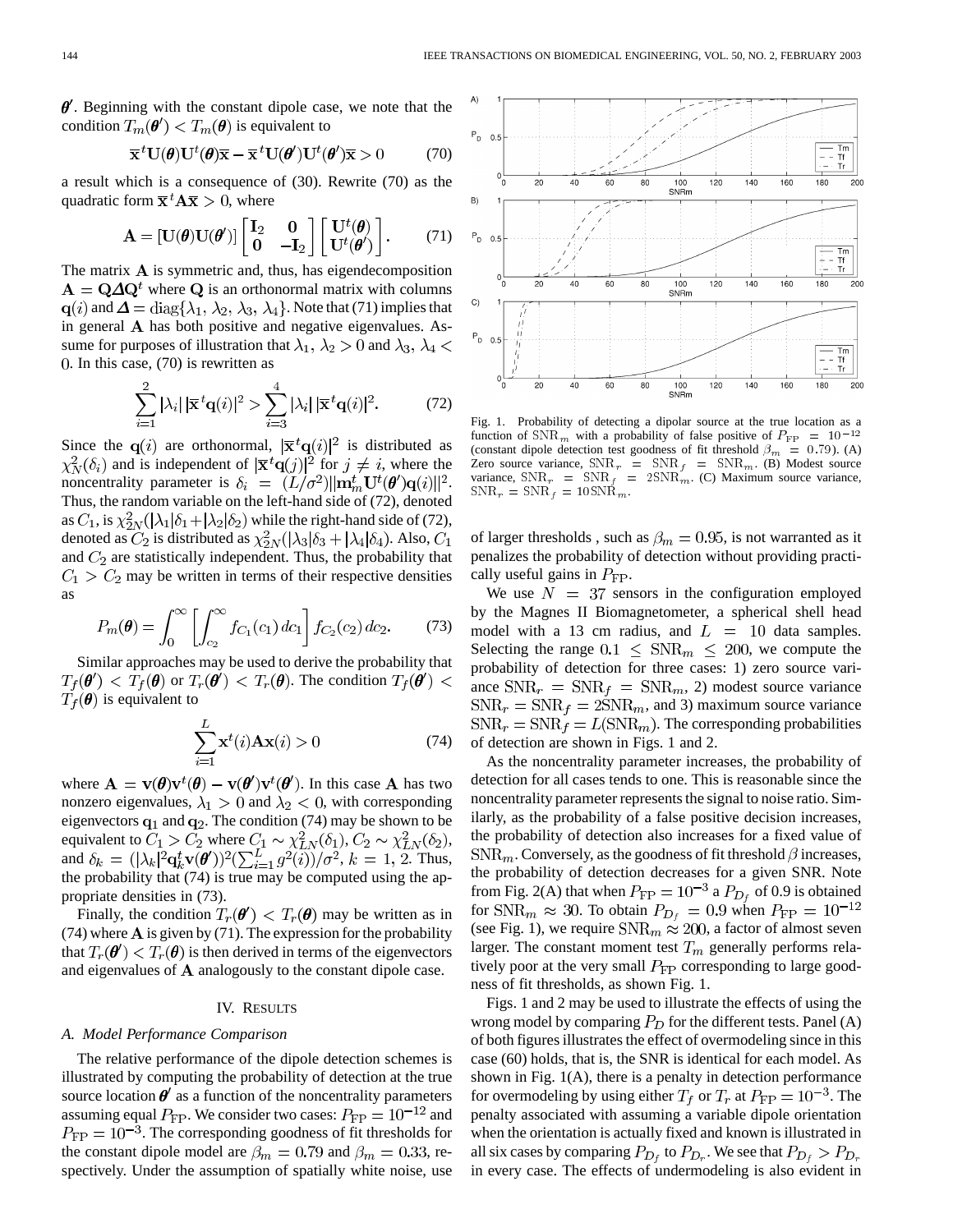

Fig. 2. Probability of detecting a dipolar source at the true location as a function of  $SNR_m$  with  $P_{FP} = 10^{-3}$  (constant dipole model detection test goodness of fit threshold  $\beta_m = 0.33$ ). (A) Zero detection test goodness of fit threshold  $\beta_m$  = 0.33). (A) Zero source variance,  $SNR_r = SNR_f = SNR_m$ . (B) Modest source variance,  $SNR_r = SNR_f = 2SNR_m$ . (C) Maximum source variance,  $SNR_r = SNR_f = 10SNR_m$ .

Figs. 1 and 2, although the degree of performance loss now depends on the relative values of the SNR. For example, panel (B) of both figures compares  $P_{D_m}$  to  $P_{D_f}$  and  $P_{D_r}$  assuming the SNR of the two variance based models are twice that of the constant moment model, while panel (C) depicts performance assuming a factor of ten differential. There is a substantial penalty for using a constant dipole model even when the true dipole has modest variance.

## *B. Effect of Location Errors*

The effect of using the wrong location when detecting the presence of a source is illustrated by assuming the true source location  $\theta'$  is placed 2.5 cm directly under the center of the sensor array. We then compute  $P_{D_m}$ ,  $P_{D_f}$ ,  $P_{D_r}$  for neighboring values  $\theta$  having the same radius as the true source as shown in Fig. 3. The results in Fig. 3 are obtained by numerically approximating the doubly noncentral  $F$  distribution using the methods in [13]. The SNR is chosen so that the probability of detection at the true source location exceeds 0.99 for each model. The probability of detection decreases as  $\theta$  moves away from  $\theta'$ , although not uniformly because the interaction between  $U(\theta)$  and  $U(\theta')$  is not solely a function of  $||\boldsymbol{\theta} - \boldsymbol{\theta}'||$ .

Fig. 4 depicts  $P_{D_f}$  as a function of the mismatch angle  $\phi$ defined in (49) assuming  $SNR_f = 140$  and  $P_{FP} = 10^{-12}$ . In the vicinity of  $\phi = 0$  there is very little loss due to mismatch between  $\mathbf{v}(\boldsymbol{\theta})$  and  $\mathbf{v}(\boldsymbol{\theta}')$ , but the performance degrades rapidly as  $\phi$  increases past 0.4 radians. Note that if  $\theta = \theta'$ , then Fig. 4 depicts the loss due to errors between the true  $m'_{o}$  and assumed  $\mathbf{m}_o$  moment orientations since then  $\cos^2 \phi = |\mathbf{m}_o^t \mathbf{m}_o^t|^2$ .

#### *C. Simulated Detection Performance*

Detection performance is simulated using a series of synthetic spikes in noise. The source is located directly under the center of the sensor array 2.5 cm deep and has a fixed moment. One thousand sets of ten spikes are used to empirically estimate the



Fig. 3. Contours of constant  $P_D$  as a function of assumed source location for  $P_{\rm FP} = 10^{-3}$ . The true source location is (0, 0) and the labels on the axes represent location relative to (0; 0) measured in mm. (A) Constant dipole model with  $SNR_m = 45$ . (B) Known dipole orientation model with  $SNR_f = 52$ . (C) Variable dipole orientation model with  $SNR_r = 67$ .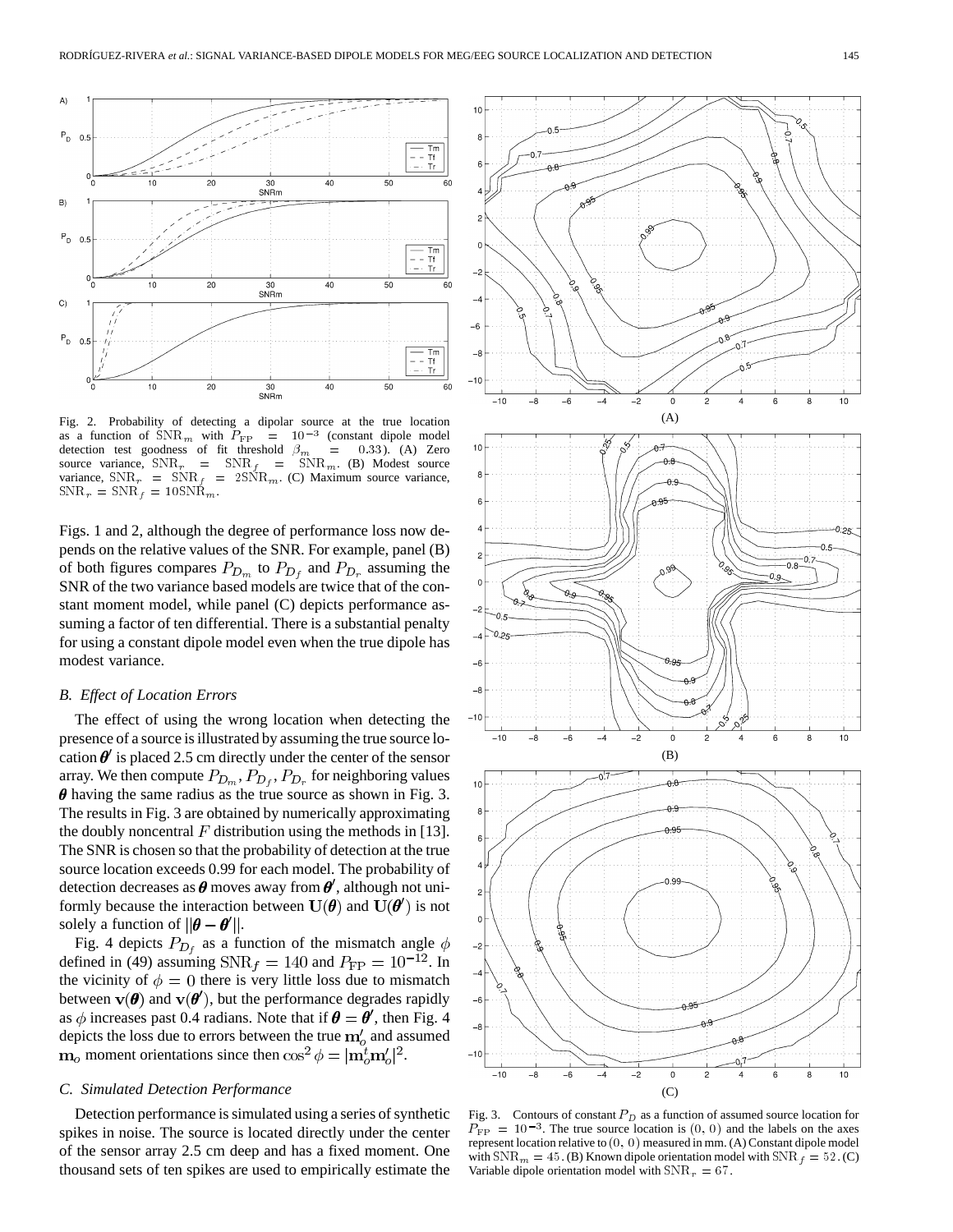Fig. 4. Probability of detection of the fixed orientation dipole model  $T_f$  as a function of the error angle  $\phi$  due to mismatch in location or moment assuming  $SNR_f = 140$  and  $P_{FP} = 10^{-12}$ .

probability of detecting the source at the true location as a function of SNR. The dipole moment magnitude  $q(i)$  is simulated as  $g(i) = a\alpha(i) + b$  where  $\alpha(i) \sim \chi_2^2$  and the scaling parameters  $a$  and  $b$  are chosen so the sample mean and second moment are constant for each set of ten spikes. We assume the scenario represented by Fig. 1(B), that is,  $P_{FA} = 10^{-12}$  and  $SNR_r = SNR_f = SNR_u = 2(SNR_m)$ . The results shown in Table I agree very well with the expected detection performance depicted in Fig. 1(B). The threshold for  $T_u$  is set equal to that used for  $T_f$ , since in this experiment  $L = 10$  is much greater than two and we expect the estimated moment to be very stable. The detection performance of  $T_u$  and  $T_f$  is quite similar. Since (23) implies that  $T_u \geq T_f$ , then we expect  $P_{D_u} \geq P_{D_f}$  when the thresholds are identical.

### *D. Localization of a Dipolar Source*

Fig. 5 depicts the mean of  $T_m(\boldsymbol{\theta})$ ,  $T_f(\boldsymbol{\theta})$ , and  $T_r(\boldsymbol{\theta})$  for several SNR's as a function of location  $\theta$ . We assume the true source location  $\theta'$  is directly under the center of the array and display the mean for neighboring locations  $\theta$  at the same depth. The maximum in each case is at the true source location, which suggests that if the variability in  $T(\theta)$  is small, then the source will be correctly localized. Insight regarding the variability in  $T(\theta)$  is obtained by considering the probability that  $T(\theta)$  $T(\theta')$  as shown in Fig. 6 for the same cases. This figure illustrates the probability that an erroneous location  $\theta$  will have a larger goodness of fit than the correct location. As expected, this probability decreases as SNR increases and as the distance between  $\theta$  and  $\theta'$  increases.

We empirically estimated localization accuracy by calculating the root mean squared error (RMSE) between estimated and true dipole locations using 100 sets of ten synthetic spikes generated as described in Section IV-C. Thus, the RMSE is

$$
\text{RMSE} = \left(\frac{1}{100} \sum_{j=1}^{100} ||\hat{\boldsymbol{\theta}}(j) - \boldsymbol{\theta}'||^2\right) \tag{75}
$$

TABLE I PERCENTAGE OF CORRECT DETECTION AT THE TRUE DIPOLE LOCATION ASSUMING  $SNR_r = SNR_u = SNR_f = 2(SNR_m)$  and  $P_{FA} = 10^{-12}$  as A FUNCTION OF TEST STATISTIC  $\cal{T}$ 

| $SNR_m$ | $T_m(\%)$ | $T_{\rm f}(\%)$ | $T_u(\%)$ |      |
|---------|-----------|-----------------|-----------|------|
| 25      |           | 5.5             | 6.48      | 0.9  |
| 50      | 0.8       | 80.2            | 82.2      | 52.3 |
| 100     | 19.2      | 100             | 100       | 100  |
| 200     | 94.9      | 100             | 100       | 100  |

where  $\hat{\theta}(j)$  is the estimated location for the jth set of ten spikes. The RMSE is given in Table II for  $SNR_m = 25$  and 50, and  $SNR_r = SNR_u = SNR_f = 4(SNR_m)$ . As expected, we see that  $T_f$  and  $T_u$  give similar performance. Also, substantial improvement is obtained using the models that incorporate signal related variance.

#### *E. Epileptic Spike Localization*

The last example employs real data obtained using the Magnes II Biomagnetometer. A total of 18 epileptic spikes were collected from a subject with a left frontal brain lesion. The spatial extent of the lesion precluded *a priori* determination of the exact origin of the spike activity. Localization is performed using only four spikes at a time. Source location estimates are obtained for each possible combination of four spikes out of the 18 available spikes, yielding a total of 3060 trials. The spread of the resulting cluster of estimates is calculated as the average Euclidean distance from each estimate to the cluster center. The cluster spread, also known as the first moment about the center, is a measure of the consistency of the location estimates. The cluster spread and mean location is shown in Table III. The cluster centers are within one centimeter for all four algorithms and consistent with the left frontal location of the lesion. The cluster spread for the variance-based algorithms is significantly less that that for the mean-based algorithm, which suggests that the variance-based algorithms are exploiting the inherent variability in the spike amplitudes to obtain more consistent localization estimates. Note that the true moment orientation is unknown so we do not present results for  $T_f(\theta)$ .

## V. SUMMARY

The statistical analysis presented here is used to assess the performance of dipole fitting based detection and localization algorithms for four different models of signal behavior across independent observations of a phenomenon: 1) constant dipole moment, 2) fixed, known moment orientation and variable amplitude, 3) fixed, unknown moment orientation and variable amplitude, and 4) variable moment orientation and amplitude. The last three models provide a mechanism for exploiting variance in the signal with relatively small numbers of data samples. The analysis provides guidelines for choosing the goodness of fit threshold required to obtain a specified probability of incorrectly declaring a dipolar source present in the data. Expressions for the probability of correctly deciding a dipolar source is present are used to compare the various dipole models and assess the impact of using the incorrect model. Localization performance is assessed from the mean value of the detection

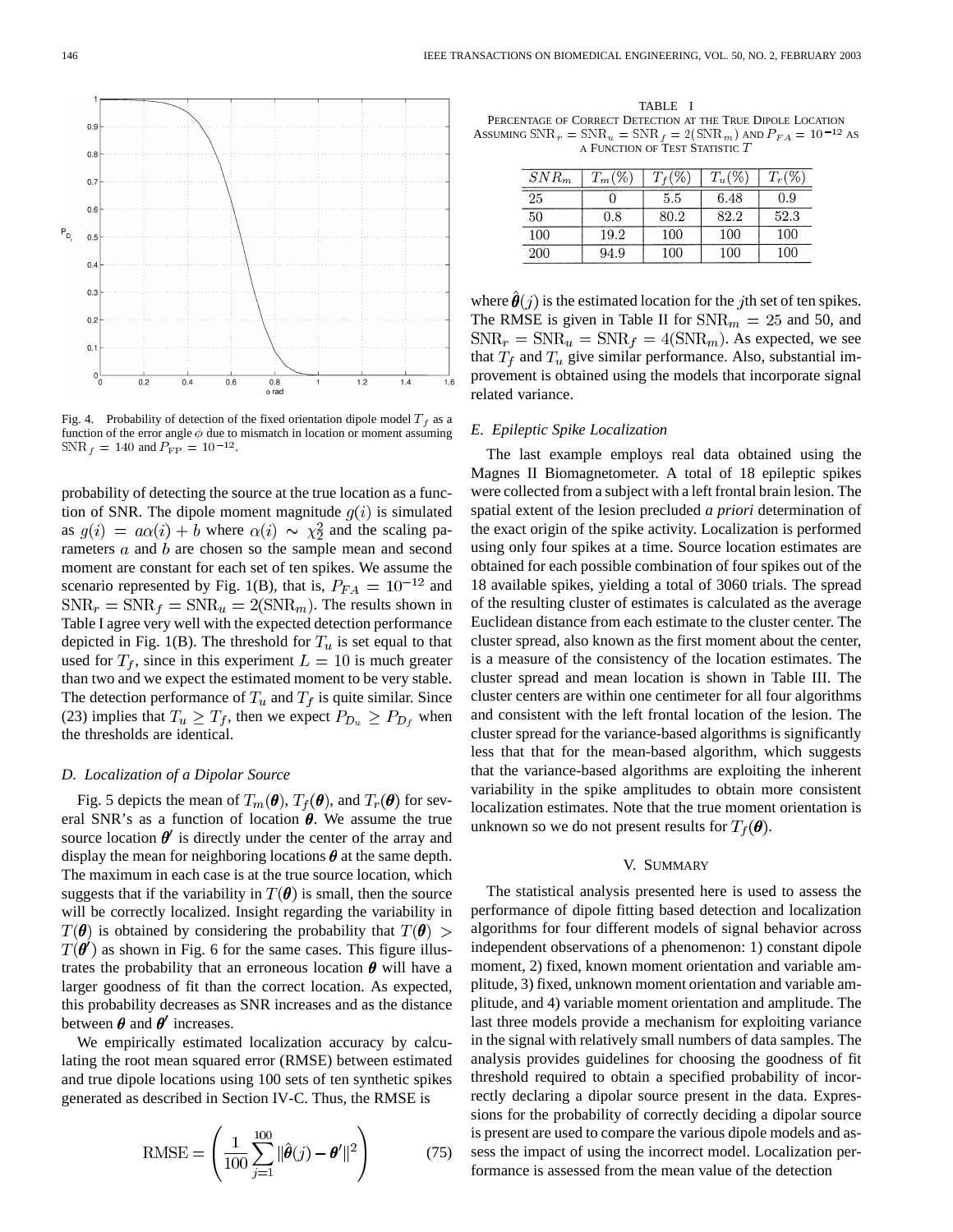

Fig. 5. Expected value of the test statistic T as a function of location. The true source location is at  $(0, 0)$  and the labels on the axes represent location relative to (0, 0) measured in mm. The contours are set at 99%, 89%, 79%, etc. of the maximum value. (A)  $E\{T_m\}$  with  $SNR_m = 40$ , (B)  $E\{T_f\}$  with  $SNR_f = 80$ , (C)  $E\{\hat{T}_f\}$  with  $SNR_f = 160$ , (D)  $E\{T_r\}$  with  $SNR_r = 80$ , (E)  $E\{T_r\}$  with  $SNR_r = 160$ .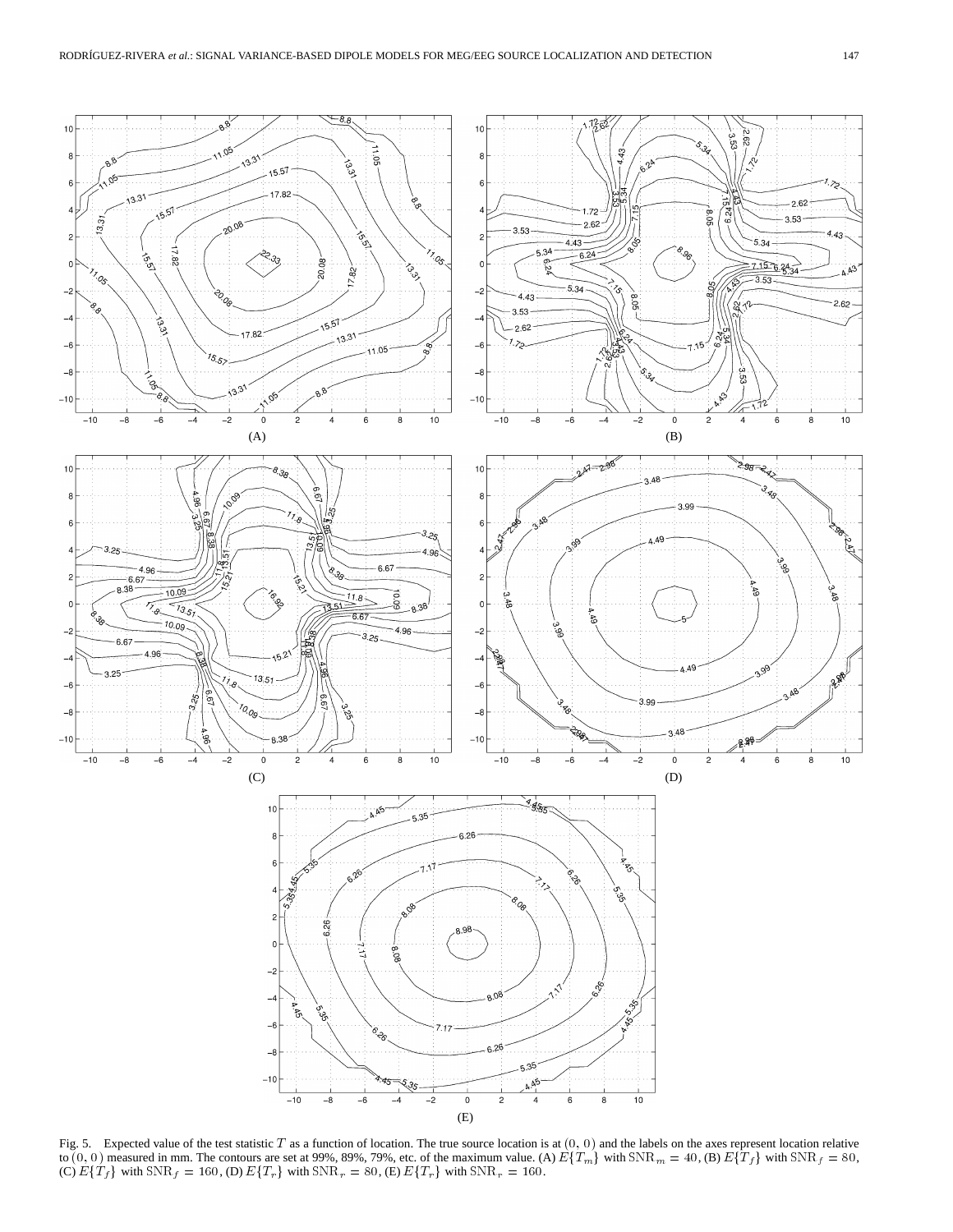

Fig. 6. Probability that  $T(\theta) > T(\theta')$  as a function of location. The true source location is  $(0, 0)$  and the labels on the axes represent location relative to  $(0, 0)$ measured in mm. (A) Constant dipole model with  $SNR_m = 40$ . (B) Known dipole orientation model with  $SNR_f = 80$ . (C) Known dipole orientation model with SNR  $_f = 160$ . (D) Variable dipole orientation model with SNR  $_r = 80$ . (E) Variable dipole orientation model with SNR  $_r = 160$ .